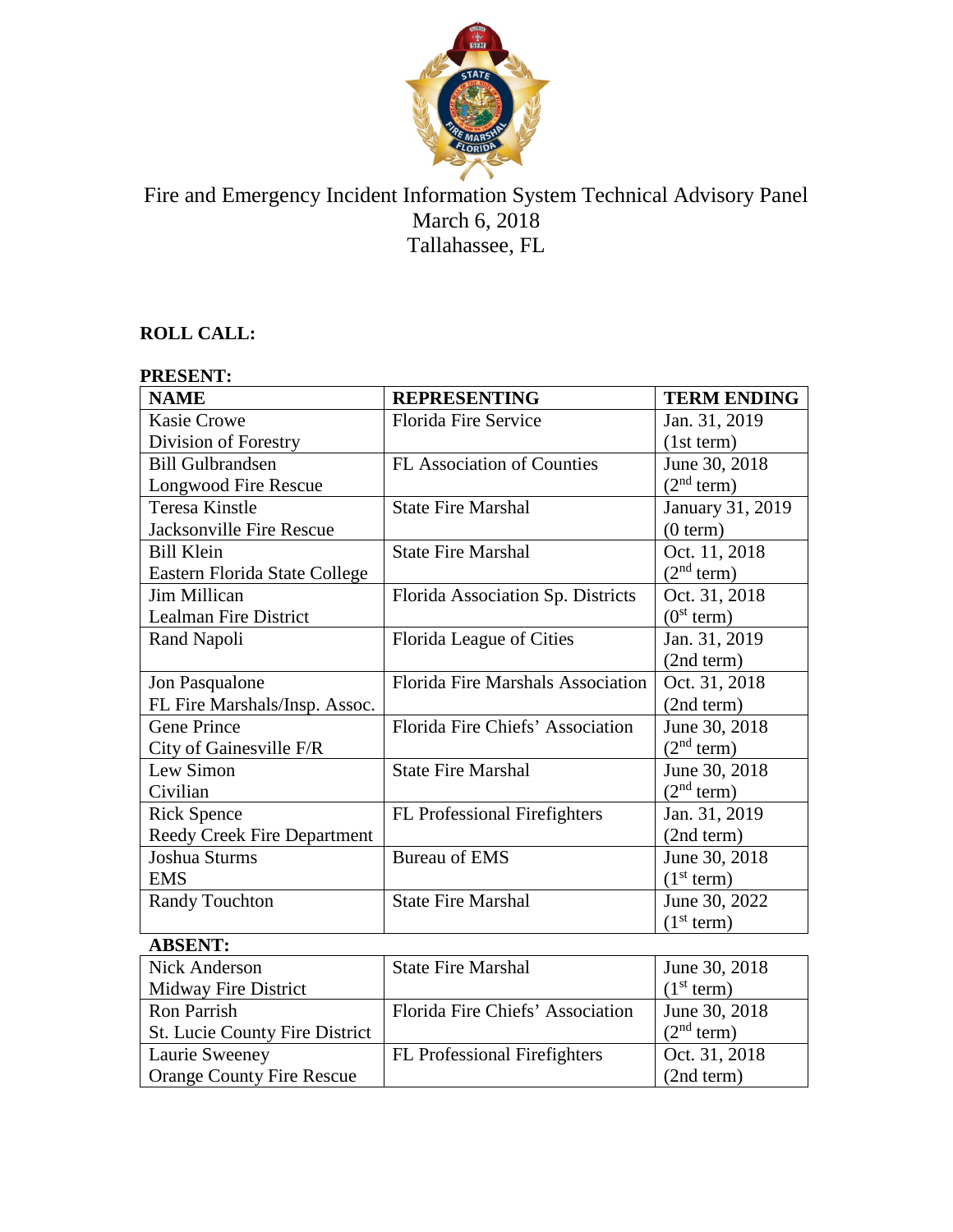The Fire and Emergency Incident Information System Technical Advisory Panel meeting was called to order.

**On a motion duly made**, the minutes from the Fire and Emergency Incident Information System Technical Advisory Panel held on January 18, 2018 were approved.

#### **Motion carried**.

### **REPORT FROM DIVISION:**

*Tabled for FFESTC meeting.*

#### **REPORT FROM FFIRS:** *Wayne Watts, FFIRS Section*

*(Handout provided)*

- YTD, 432 fire departments reporting  $(83%)$
- 2016 Annual Report completed and distributed
- The goal for the 2017 is to have the Annual Report completed by September 1.
- Fire departments are utilizing 5.9.13
- Busy training schedule for  $2018 -$  grants helping
- Non-reporting departments
	- o 95 departments are currently not reporting
	- o Hillsborough County has not participated in the last several years. Will be reaching out to them and other non-reporting departments

#### **REPORT FROM EMS:** *Joshua Sturms, Bureau of EMS*

- HB 249 Opioids/Overdoses reported by ALS/BLS EMS agencies
	- o Final touches are being put on the first quarterly report which must be submitted to the Florida Drug Policy Advisory Council, the Florida Fusion Center, and the Department of Children and Families
	- o Compiling information for a broader look at overdoses within the state/county which will enable statutory requirements to be met in providing information back to local EMS, Fire, Law Enforcement, and public health officials within 120 hours
	- o A grant was awarded to look at non-fatal overdoses and information is being captured through EMSTARS. Fatal overdoses are being captured through a combination of vital statistics data and information from the medical examiner's office (autopsy/toxicology reports) along with any investigation narratives.
- HB 1165/SB 1876– Trauma Centers; creation of a Trauma System Advisory Council of which will have a member appointed by the EMS Advisory Council. There will be a number of changes to the state trauma system as a result of this.
- SB 376 Mental health issues for first responders (on the way to passage)
- SB 150 Removes personal injury protection requirement from auto insurance. This is not expected to pass

Matching Grant Review process is about to start – notices will be sent out to reviewers within the next week or so.